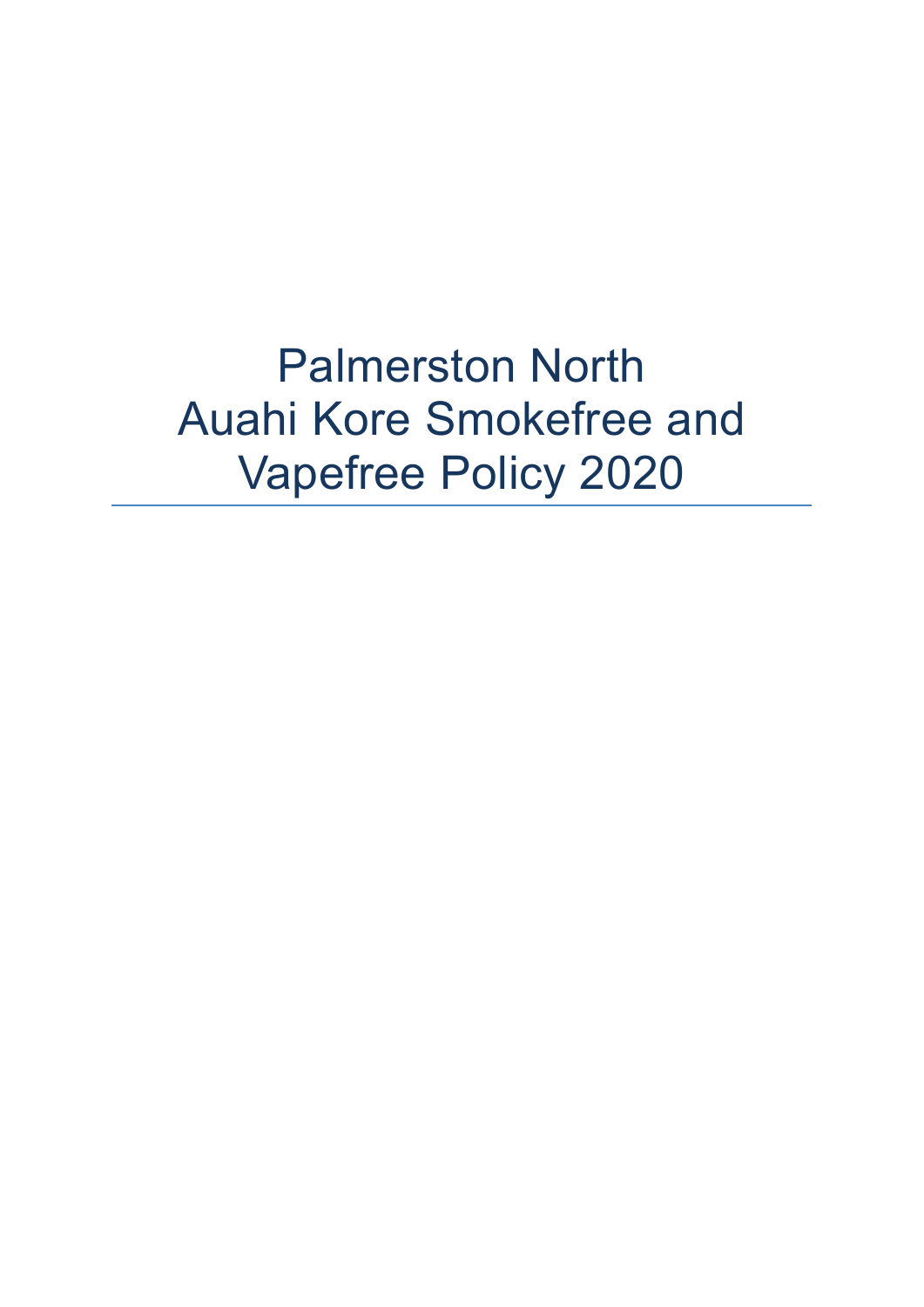## **Introduction**

Health outcomes are determined by the social and economic environment, the physical environment, and a person's individual characteristics and behaviours. The Palmerston North City Council (Council) has shared interests with other government and non-government agencies in improving health outcomes for people in Palmerston North. While Council has no formal role in health service delivery, it does have an important role by creating and encouraging conditions that help build healthy communities.

This policy has been developed largely in response to central government's stated policy to make New Zealand smokefree by 2025. The Government defines 'smokefree' as less than 5% of the population regularly smoking. According to census data in 2018 the percentage of regular smokers in Palmerston North dropped to 12.6% compared to 20.4% in 2006. However, Māori are more likely to smoke than non-Māori. People in the Manawatū-Whanganui region who identified as Māori in the 2018 census had the highest proportion of regular smokers (29.8%) compared to all other ethnic groups.

Concerns about the risks of smoking have been central to health policy in New Zealand for decades. Countless studies have examined the links between smoking and a range of diseases including cancer and cardiovascular disease. The rationale for smokefree policies is largely driven by the desire to de-normalise smoking and reduce the uptake of smoking by young people who are likely to imitate adult smokers. The uptake of vaping is rising but there is a lack of research understanding the long-term effects it has on users, and passive users. Council has a responsibility to show leadership on this complex issue. A precautionary policy to ensure physical and emotional harm is minimised is a sensible approach, given the many uncertainties.

### **Strategic Context**

The Council's vision for Palmerston North is *small city benefits, big city ambition*. Council's goals are to be:

- $\triangleright$  An innovative and growing city
- $\triangleright$  A creative and exciting city
- $\triangleright$  A connected and safe community
- $\triangleright$  An eco city
- $\triangleright$  A driven and enabling Council

This policy contributes to Palmerston North becoming a city that is connected and safe.

### **Policy Objectives and Goals**

The purpose of this policy is to encourage residents and visitors to Palmerston North to be smokefree and vapefree in public spaces*.*

Because the role of local government on smoking is limited, the policy focuses on positive actions to promote the policy outcomes, such as education and signage.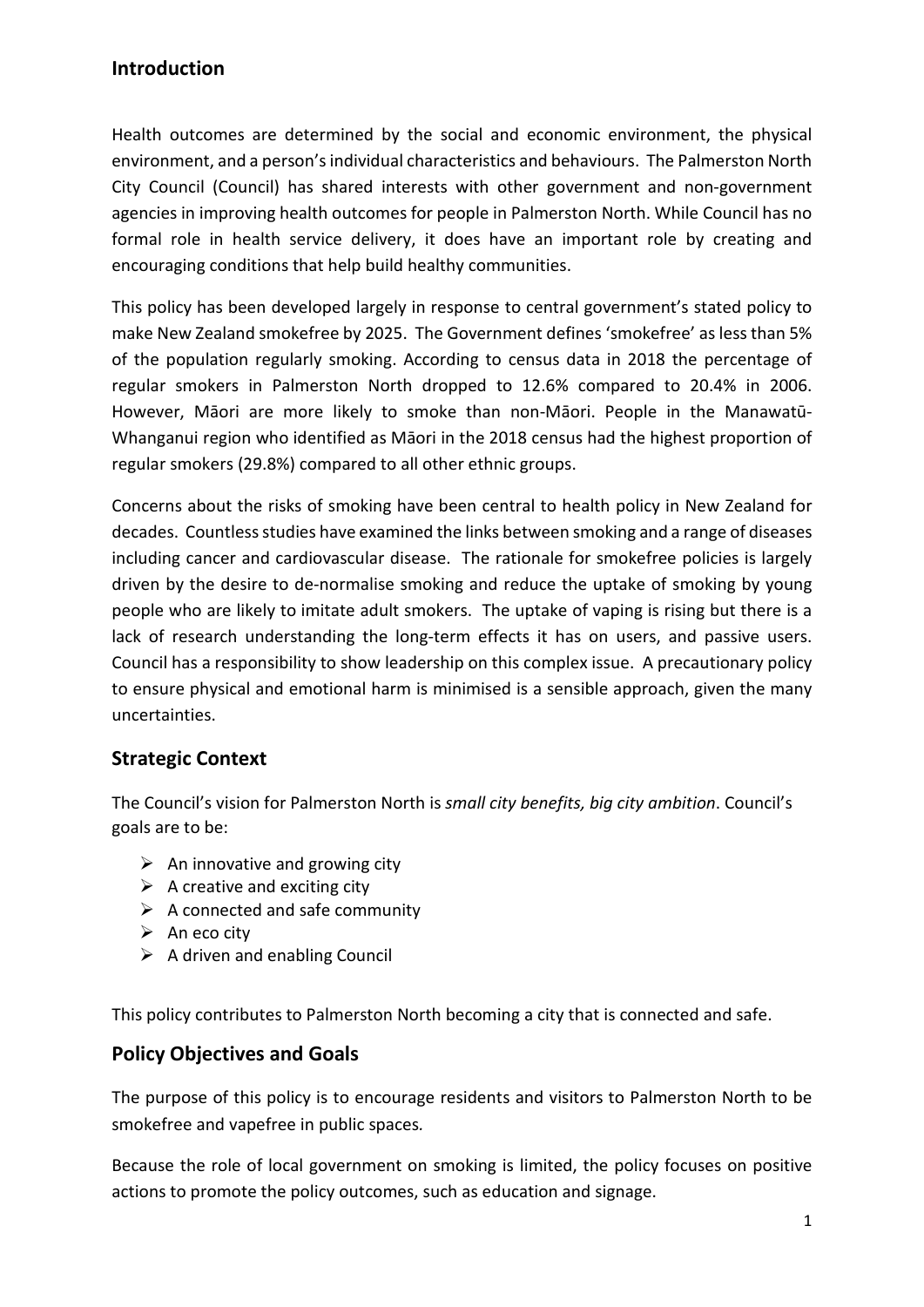The Council, in partnership with partner organisations, will work towards achieving the following objectives:

- $\triangleright$  Fewer people smoke and vape in public places;
- $\triangleright$  Businesses and other organisations designate their premises "Smokefree and Vapefree";
- $\triangleright$  Palmerston North is recognised both locally and nationally as a "Smoke-free and Vapefree City";
- $\triangleright$  The prevalence of smoking and vaping in Palmerston North decreases.

## **Policy guidelines**

- *1. Smokefree and vapefree areas*
	- a) The following Council-administered areas in Palmerston North are designated smokefree and vapefree:
		- I. Playgrounds
		- II. Parks, including The Square
		- III. Sports grounds, including Central Energy Trust Arena
		- IV. Skate parks
	- b) The outdoor areas of the following Council facilities are designated smokefree and vapefree:
		- I. the Civic Administration Building
		- II. the Council Customer Services Centre
		- III. the Palmerston North City Library and Library branches
		- IV. Square Edge
		- V. Regent Theatre
		- VI. Te Manawa
		- VII. Globe Theatre
		- VIII. Central Energy Trust Wildbase Recovery Centre
		- IX. The Stomach
		- X. Caccia Birch
		- XI. Council's permanent depot sites and all recycling centres
		- XII. Council-owned community centres
		- XIII. Bus terminals and bus stops
		- XIV. Palmerston North Conference and Function Centre
		- XV. Lido and Freyberg Aquatic Centres
	- c) Council funded events and functions are designated smokefree and vapefree, by requiring the display and announcement of smokefree and vapefree messages when advertising the event or function as well as during the event or function.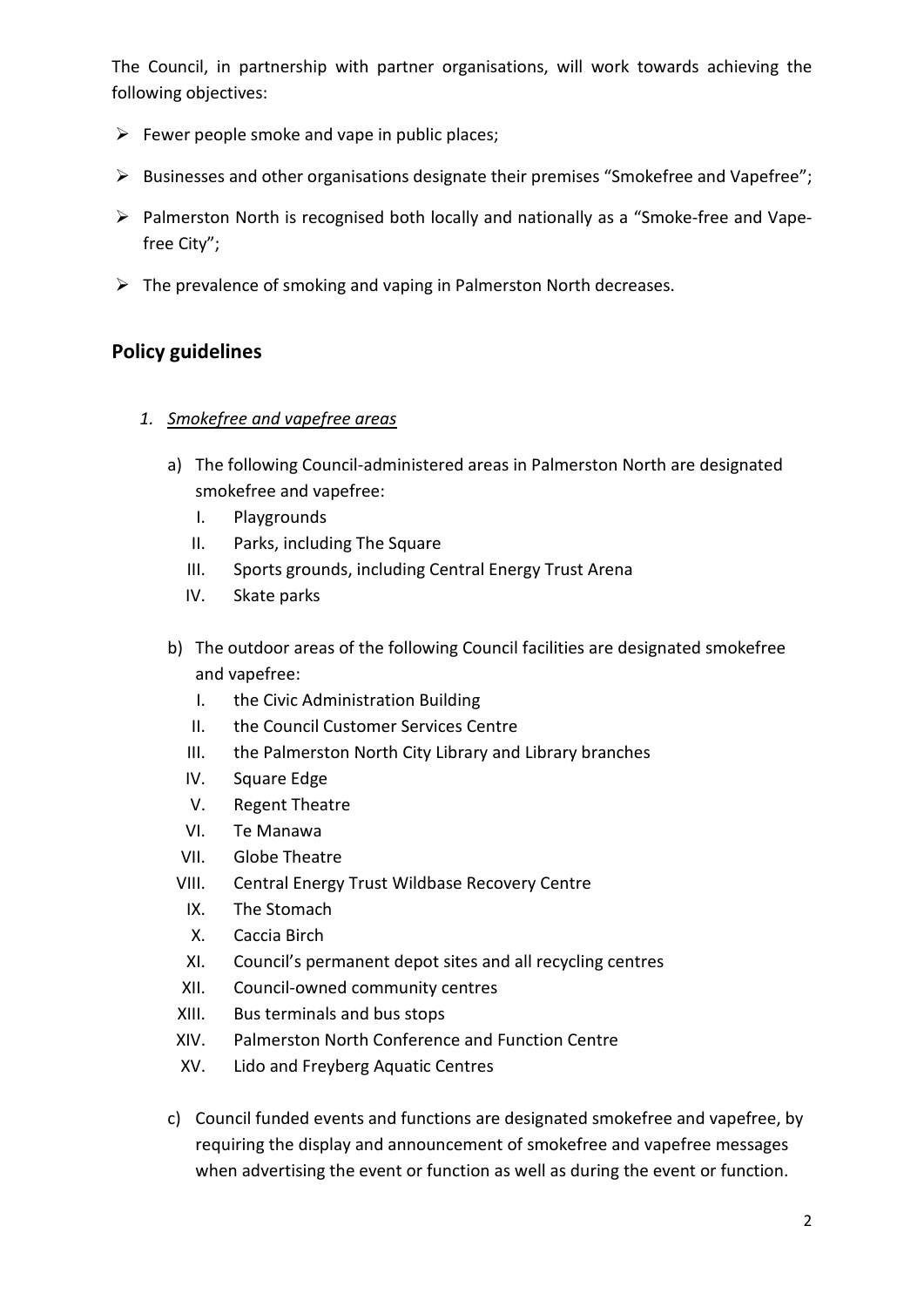### *2. Smokefree and vapefree promoters*

- a) The Council will work with the Smokefree and Vapefree Reference Group (see Implementation, below) to promote Palmerston North as a smokefree and vapefree city, focussing on the benefits of encouraging people to be smokefree and vapefree in public places.
- b) The Council will partner with members of the Smokefree and Vapefree Reference Group to encourage and support businesses or organisations to designate their premises as smokefree and vapefree.
- c) Council will provide Smokefree/ Auahi kore and vapefree signage for all places designated 'smokefree' and 'vapefree' under this policy.

## *3. Smokefree and vapefree education*

- a) The Council will work with partner organisations to provide information for smokers and vapers who wish to quit, and to raise awareness about this policy.
- *4. Implementation*
	- a) Council will coordinate the Smokefree and Vapefree Reference Group to guide the implementation of this Policy.
	- b) Members of the reference group may include relevant staff from the following organisations and agencies including but not limited to:
		- i. Palmerston North City Council
		- ii. Horizons Regional Council
		- iii. Midcentral District Health Board
		- iv. central government agencies
		- v. non-government health agencies
	- c) Members of the Smokefree and Vapefree Reference Group will meet at least three times a year to monitor policy implementation and to develop projects that will contribute to achieving the objectives and goals of this policy.
	- d) The following measures of success will be used as the basis of the review of the Policy:

| <b>Measure</b>                                                                                                                        | <b>Method</b> |
|---------------------------------------------------------------------------------------------------------------------------------------|---------------|
| Awareness of, and public support for, Email panel survey<br>Palmerston North Smokefree and Vapefree<br>Outdoor Areas Policy increases |               |